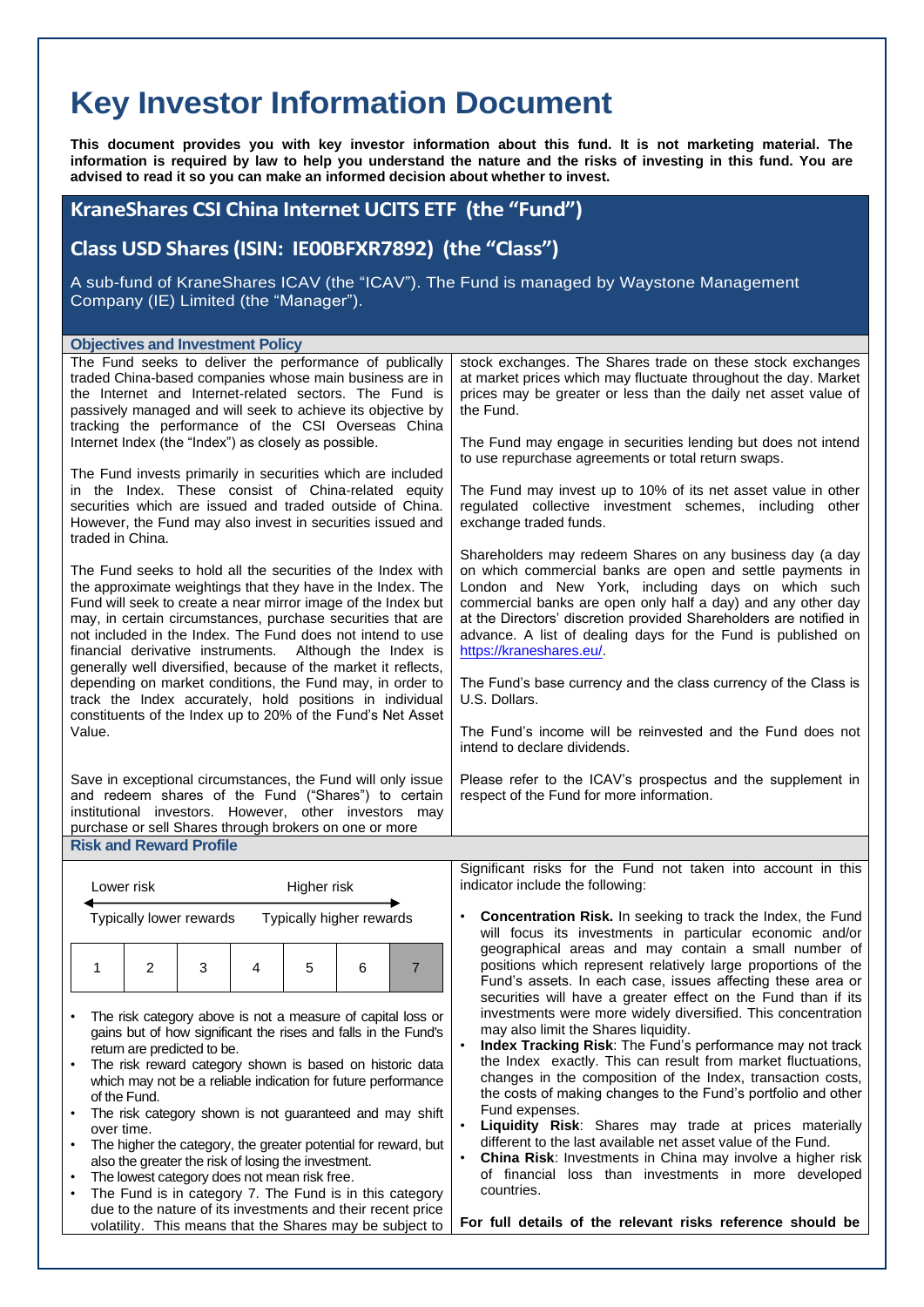significant increases and decreases in price. **made to the risk factors sections of the prospectus and supplement.**

## **Charges for this Fund**

The charges you pay are used to pay the costs of running the Fund, including the costs of marketing and distributing it. These charges reduce the potential growth of your investment.

| One-off charges taken before or after you invest<br><b>Entry Charge</b><br>0%<br><b>Exit Charge</b><br>0%<br>This is the maximum that might be taken out of your money<br>before it is invested and before the proceeds of your<br>investment are paid out.<br>Charges taken from the Fund over a year<br><b>Ongoing Charge</b><br>0.75%<br>Charges taken from the Fund under certain specific<br>conditions<br><b>Performance Fee</b><br>$0\%$ | The <b>entry</b> and <b>exit charges</b> shown are maximum figures. In<br>some cases you might pay less - you can find this out from<br>your financial adviser.<br>Entry and exit charges are not applicable to investors<br>buying/selling Shares on a stock exchange but such investors<br>will do so at market prices and may be subject to broker fees<br>and/or other charges.<br>The ongoing charges figure is based on expenses for the<br>year ended 31 December 2021. The ongoing charges figure<br>is an estimate based on the expected total charges. This<br>figure may vary from year to year. It excludes portfolio<br>transaction costs, except in the case of an entry/exit charge by<br>the Fund when buying or selling units in another collective<br>investment schemes.<br>For more information about charges, please make |
|-------------------------------------------------------------------------------------------------------------------------------------------------------------------------------------------------------------------------------------------------------------------------------------------------------------------------------------------------------------------------------------------------------------------------------------------------|------------------------------------------------------------------------------------------------------------------------------------------------------------------------------------------------------------------------------------------------------------------------------------------------------------------------------------------------------------------------------------------------------------------------------------------------------------------------------------------------------------------------------------------------------------------------------------------------------------------------------------------------------------------------------------------------------------------------------------------------------------------------------------------------------------------------------------------------|
|                                                                                                                                                                                                                                                                                                                                                                                                                                                 | reference to fees and expenses section of the prospectus<br>and supplement.                                                                                                                                                                                                                                                                                                                                                                                                                                                                                                                                                                                                                                                                                                                                                                    |
| <b>Past Performance</b>                                                                                                                                                                                                                                                                                                                                                                                                                         |                                                                                                                                                                                                                                                                                                                                                                                                                                                                                                                                                                                                                                                                                                                                                                                                                                                |
| 100<br>80<br>59.49 60.92<br>60<br>28.14 29.21<br>40<br>20<br>$\circ$<br>$-20$<br>$-40$<br>-60<br>-49.24 -48.98<br>$-80$<br>$-100$<br>2021<br>2017<br>2018<br>2019<br>2020<br>KraneShares CSI China Internet UCITS ETF - Class USD<br>$\blacksquare$ Index<br><b>Practical Information</b>                                                                                                                                                       | Past performance is not a guide to future results.<br>Performance data has been calculated including tax, ongoing<br>charges and portfolio transaction costs and excluding entry<br>and exit charges, in USD.<br>The Fund and the Class launched on 20 November 2018.                                                                                                                                                                                                                                                                                                                                                                                                                                                                                                                                                                          |

- The Depositary is SEI Investments Depositary and Custodial Services (Ireland) Limited.
- Further information about the Fund including copies of the prospectus, the supplement in respect of the Fund, annual audited reports and accounts (once available) and the most recent subscription and repurchase prices may be obtained in English free of charge from [https://kraneshares.eu/.](https://protect-eu.mimecast.com/s/rVIwCj79sYlLEVIWXkm7?domain=kraneshares.eu)
- The indicative net asset value per share of the Fund is available on major market data vendor terminals, including Bloomberg, Reuters.
- Details of the Manager's current remuneration policy are available on [www.Waystone.com](http://www.waystone.com/) or alternatively a paper copy may be obtained, free of charge, at the registered office of the Manager, upon request.
- This key investor information document relates to the Class. More specific information about the Fund, including how to buy, sell and switch Shares, may be found in the prospectus and the supplement.
- The ICAV is structured as an umbrella fund with segregated liability between its sub-funds. This means that the assets and liabilities of each sub-fund are segregated by law, so that an investor should have no claims over the assets of a sub-fund in which they do not own shares.
- The ICAV is subject to the tax laws and regulations of Ireland. Depending on your country of residence, this might have an impact on your personal tax position. You are advised to seek professional tax advice.
- The Manager may be held liable solely on the basis of any statement contained in this document that is misleading, inaccurate or inconsistent with the relevant parts of the prospectus and supplement for the Fund.

This ICAV is authorised as a UCITS in Ireland and regulated by the Central Bank of Ireland. The Manager is authorised in Ireland and regulated by the Central Bank of Ireland. This key investor information document is accurate as at 21 February 2022.